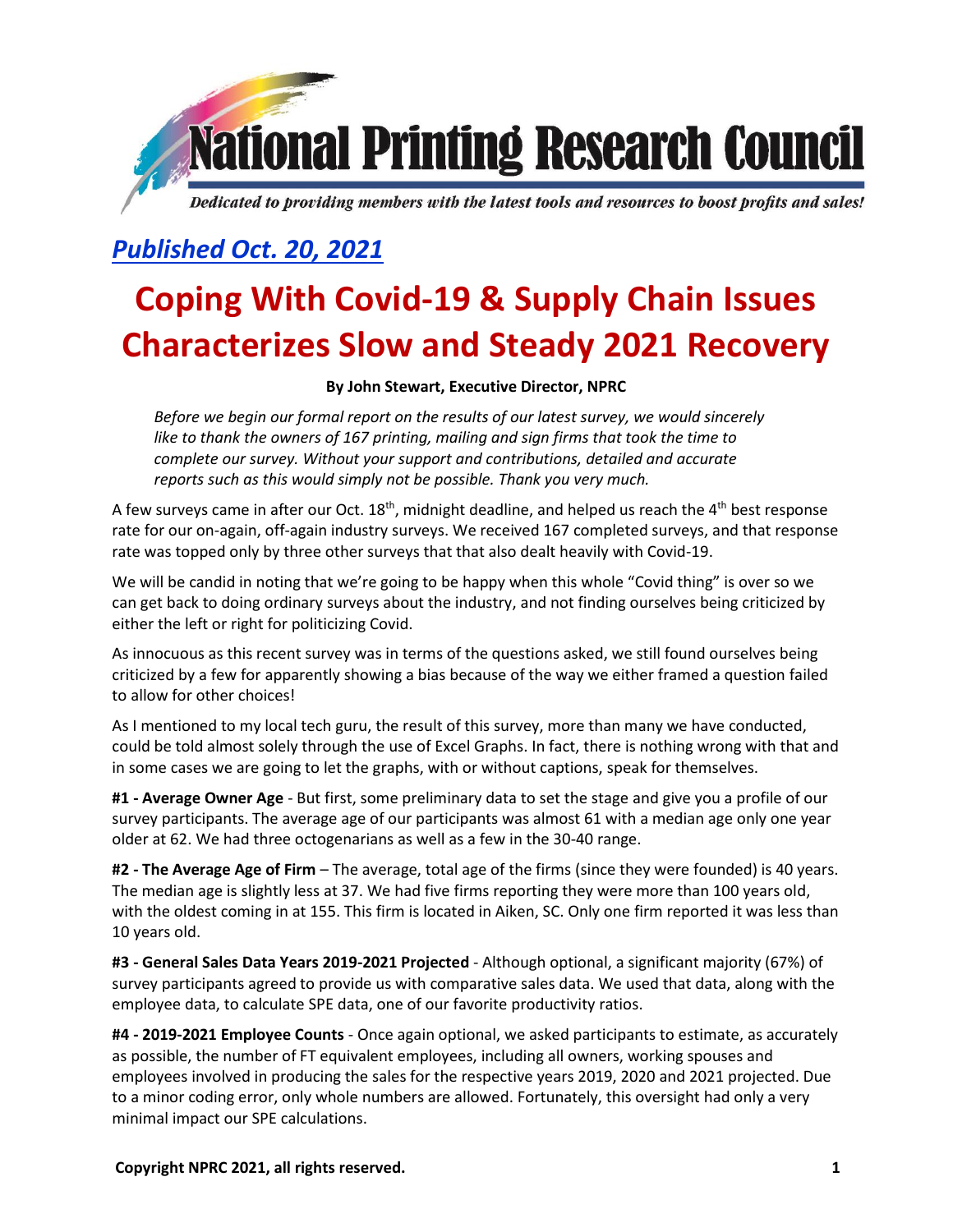

Below is our **2019-2021 Sales Chart.** It is self-explanatory.

While we aren't prepared to announce a dramatic rebound in industry performance, *"Sales Per Employee"* seems to have at least returned to the pre-Covid era where sales per employees of \$130- \$135,000 were indeed reasonable goals. You can see the dramatic drop in average SPE for 2020. Notice too, however, that the median SPE for this three-year period has still not fully recovered.



**#5 & #7 – Currently Vaccinated for Covid-19?** We asked the question and we were a bit surprised as to the responses we received. According to our data, the printing industry, at least its owners, is significantly ahead of the general population, in terms of vaccination rates. According to the CDC's latest data (10-14-21) 65.6% of the total U.S. population has received at least one vaccine dose.

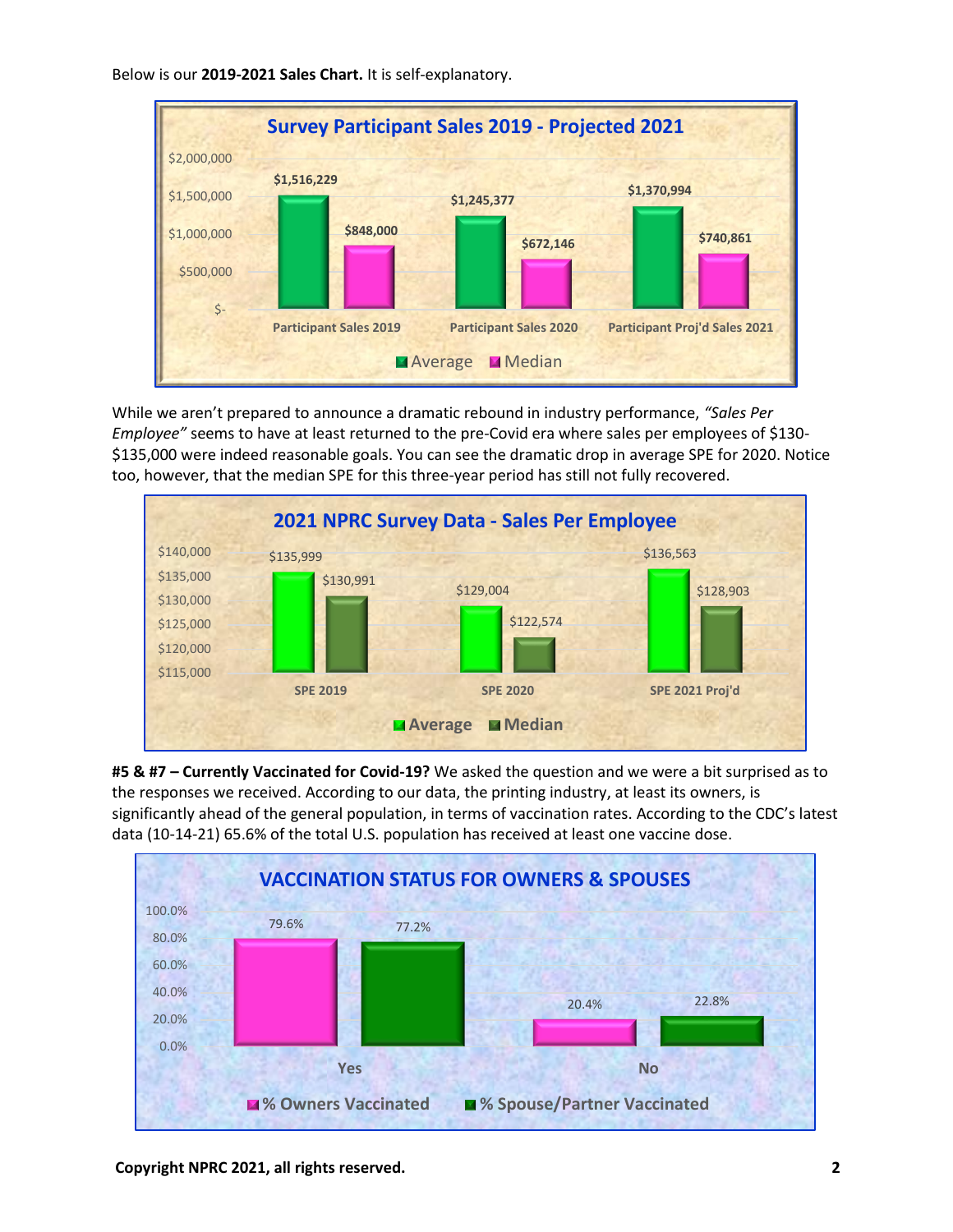**#6 – Vaccine Types Administered** – Not a big surprise here. Our data tends to mirror that available nationally.



**#8 Plans on Receiving a Booster Shot?** We asked participants, assuming they have received an initial vaccine shot, whether they planned on receiving a booster shot when available? They answered…

```
 Yes… 67%
No… 32%
```
**#9 Mandatory Vaccinations for Employees? –** Are Covid-19 Vaccines mandatory as a condition of employment at your company? According to our survey respondents, owners responded…

**Yes… 15% No… 85%**

**#10 Mandatory Covid-19 Testing?** - In lieu of mandatory vaccinations, we then asked employers if they were or would be requiring employees to be periodically tested? The answers were almost identical to that for question #9:

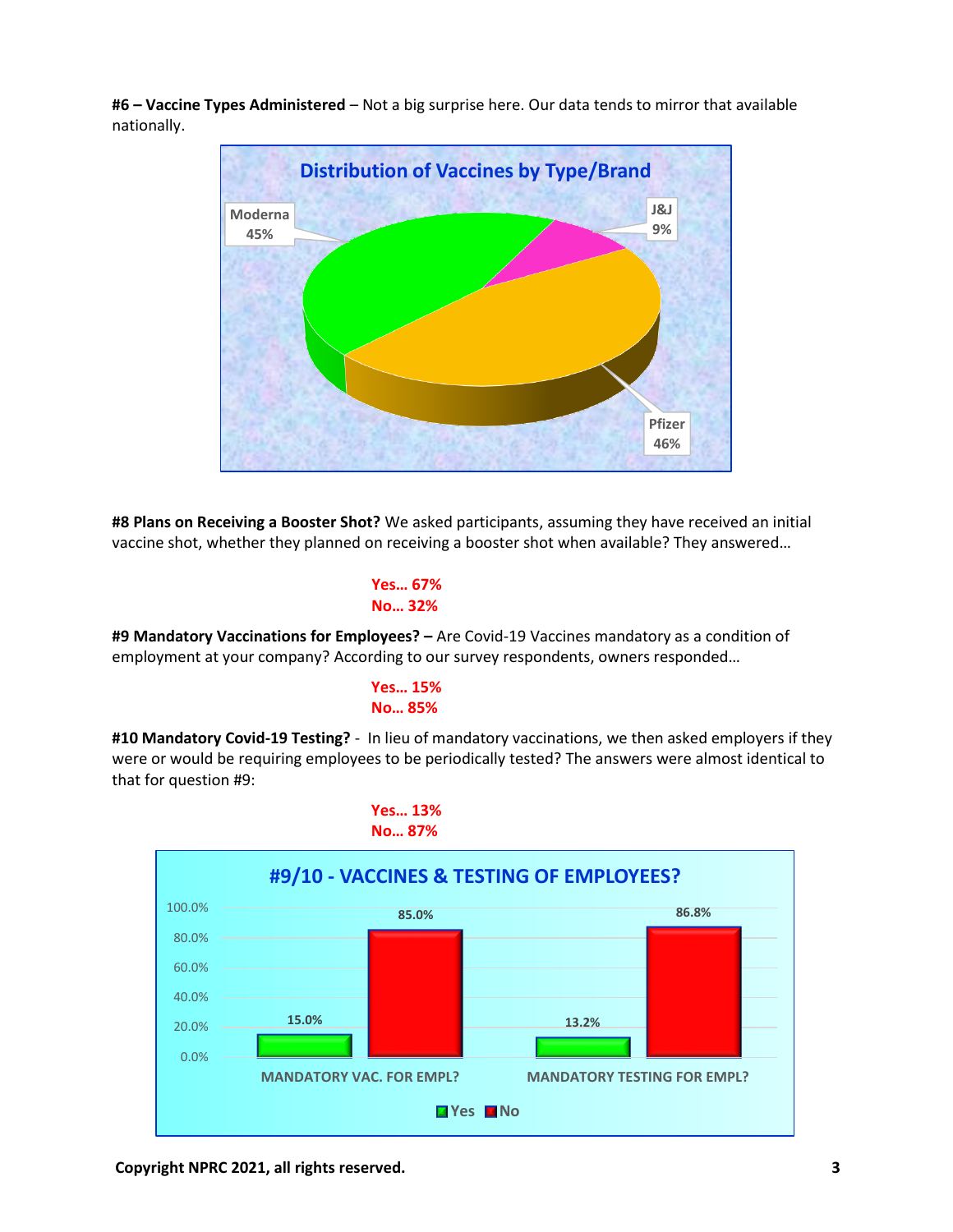**#11 Percent of Employees Vaccinated?** – Please estimate, as accurately as possible, the percent of your full-time employees who are currently vaccinated, or expected to be, within the next 30 days?

> **Percent Employees Vaccinated (Average)… 75.8% Percent Employees Vaccinated (Median)… 85.0%**

**#12 2021 Current Operating Hours** – Compared to pre-Covid operating hours, how would you characterize your current operating hours? Owners were provided a sliding scale ranging from "0" to "100", with "50" indicating back to "Normal, and anything higher than than indicating more hours than in the past.

**Average Score 45** *(meaning employers were operating at slightly below normal hours)*

**Median Score 50** *(meaning employers indicating they are back to normal hours)*

**#13 Supply Chain Issues?** – Owners were asked to what degree, if any, have supply chain issues impacted your ability to deliver products & services to your customers in a timely fashion?

|                             | 50                               | 100                  |             |
|-----------------------------|----------------------------------|----------------------|-------------|
| Significant Negative Impact | Modest/Little Impact on Delivery | No Noticeable Impact | 50<br>Clear |

*The average and median scores for this question were almost identical at 34/35 respectively, indicating that "Yes" problems with supply chains are impacting business, but not at dramatic or catastrophic levels.*

**#14 How Serious Are Supply Chain Issues?** – According to many business owners, including printers, supply chain issues are more disruptive than every before. How would you characterize these issues/challenges regarding your own business?



Please forgive our modification to the first choice noted above where we indicated or speculated that these folks must be golfers! Considering everything going on in our industry, it is hard to imagine folks indeed not experiencing any disruptions in the industry's supply chain.

#### **(Continued Next Page)**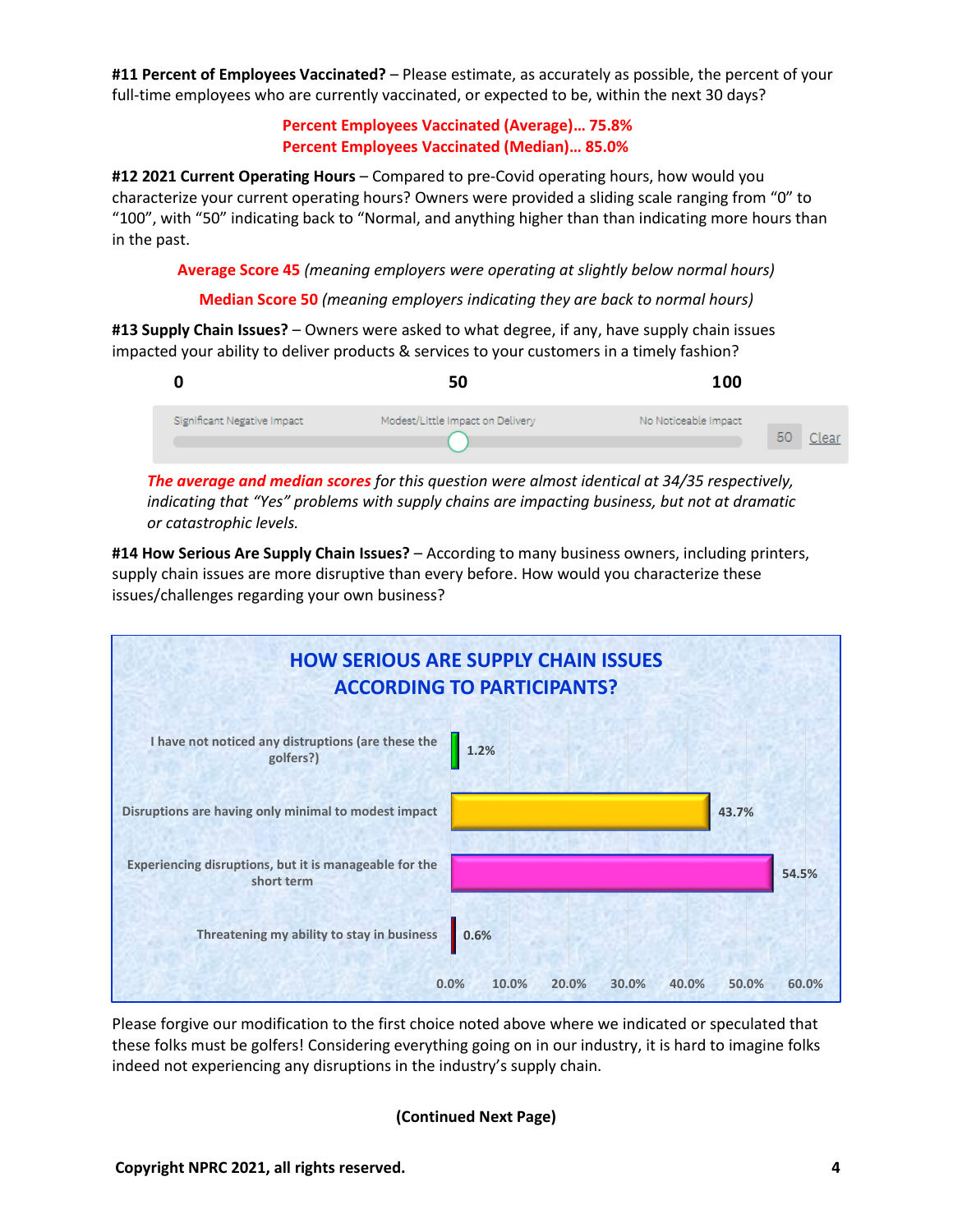

**#15 Where are shortages coming from** – We asked participants the following: *As best as you can determine, where do you believe most of the shortages are coming from?* Below is a chart depicting their responses.

**EDITORIAL NOTE** – The easiest way to read this chart is look at the five major supply chain sources and then see which ones have the highest combination of "red" and "bronze" bars. This view will provide an idea of where our users see the greatest challenges – in the chart above, it is clear that printers are most concerned with supply chain problems emanating from both foreign and domestic paper mills.

**#16 How are printers approaching these shortages?** – We asked survey participants to look at the choices below and tell us how they are responding to these challenges. Multiple choices were allowed for this question.



*EDITORIAL NOTE – Printers tell us they are scrambling more than ever to find alternative sources for supplies, especially paper. Some report working with other local printers in combining orders and consequently hoping to enhance their purchasing power and influence.*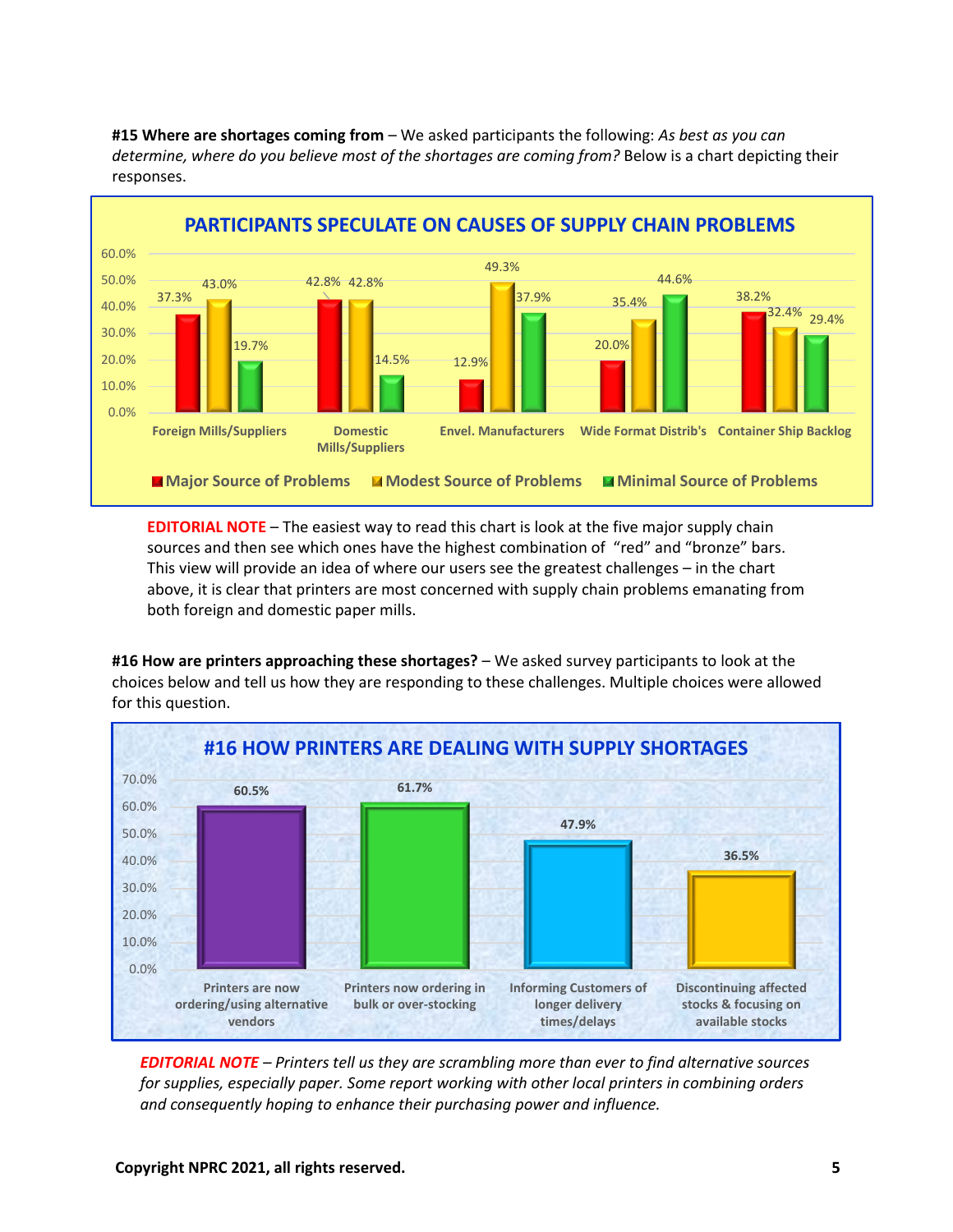**#17 How are printers approaching cost increases?** – We asked printers that, "Assuming that your supply costs have increased, how are you responding? We gave them the three most common, logical possibilities and asked them to choose. Below are the answers:



*EDITORIAL NOTE – We believe the above data is in sharp contrast with what we might have found had we posed this same question 5-10 years ago. Had we asked this same question in in the past, we believe we would have encountered far more printers willing and able (if not compelled) to absorb as many price increases as possible. Many printers feared that raising prices even when dictated by rising costs would negatively impact their sales. Today, the business climate is much harsher and far less forgiving, so printers appear more than willing to pass on some or all costs to the customer.* 



**#18 Finding & Replacing Employees** – We asked printers the following: *"Have you found yourself challenged in terms of finding and/or retaining employees in the past 12-18 months?"*

*EDITORIAL COMMENT – Although Covid-19 may be playing a role in this, we believe the industry as a whole has been experiencing transformative changes as never before. You can cite the pros and cons of high tech, changes digital technology, lack of a highly skilled work force as well as a reluctance on the part of many owners to compensate and reward employees fairly for their efforts.*

**Copyright NPRC 2021, all rights reserved. 6**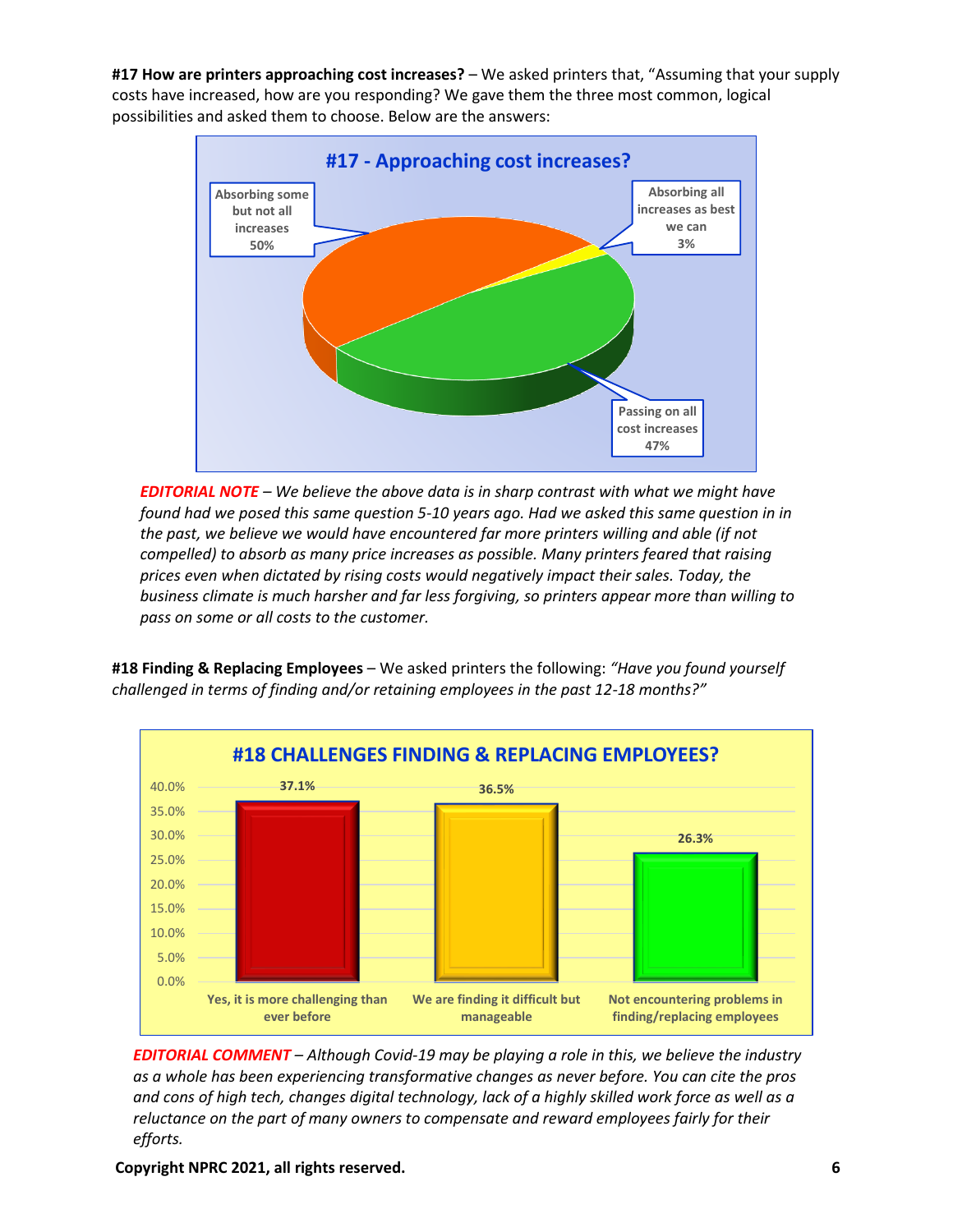**#19 Rank factors having a negative impact on your operations** – We provided six possible factors that could impact business and asked participants to rank *(from no or minimal impact to major or severe impact)* the impact on their own business. The chart below depicts their answers. Look at those factors receiving combinations of high "red" and "yellow" to see which factors are having the greatest impact on our business. Check-out ratings for "Supply Shortages/backorders" and "Vendor Cost Increases."



**#20 Availability of popular paper types and weights**- We asked survey participants, "How would you characterize your firm's ability to currently purchase and receive, in a timely fashion, your standard and most popular inventory items?" As you can see, we used a similar sliding scale that went from -100 on the left side to +100 on the far right.

| $-100$              |                           | $+100$               |
|---------------------|---------------------------|----------------------|
| Extremely Difficult | Difficult, but Manageable | No Noticeable Change |

Although, as you can imagine, the scores we received varied greatly, the vast majority of responses were in the negative range. Less than 10% of our respondents entered a positive number, indicating that most printers indeed are encountering problems in acquiring popular paper types and weights.

## **The Average Score/Rating: -11 The Median Score/Rating: -5**

**#21 The future of the printing industry** - Based upon your years of experience in this industry, how would you characterize its long-term future (10-15 year outlook), especially if someone approached you asking for advice about the industry's future? Here again we used a scale ranging from "0" on the far left, to "100" on the far right.

|  |                  | 50                   | 100                  |
|--|------------------|----------------------|----------------------|
|  | Very pessimistic | Questionable at best | I am very optimistic |